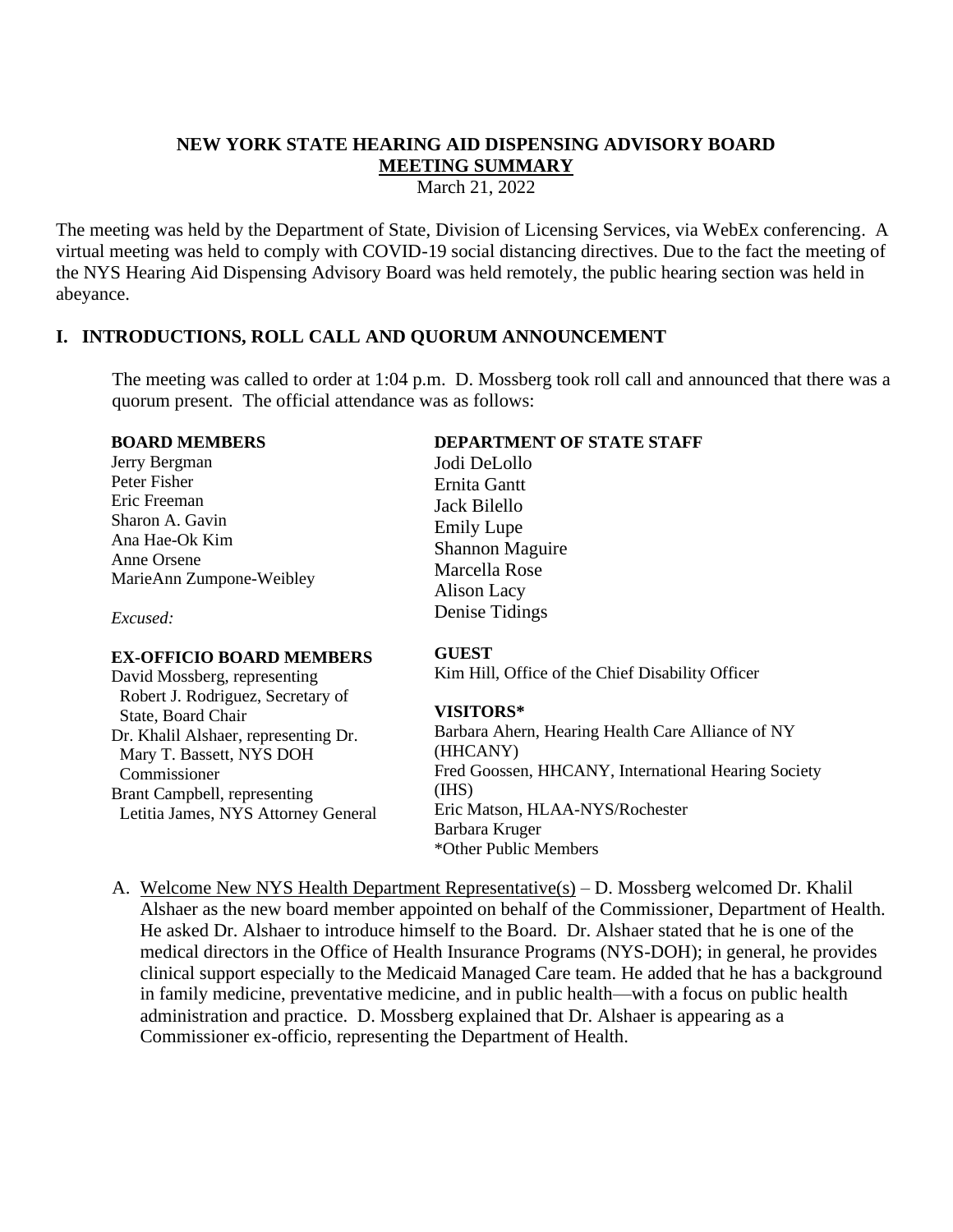B. Approval of 6/7/21, 9/20/21 & 12/6/21 Meeting Summaries – D. Mossberg asked if anyone would like to make a motion to approve the three prior meeting summaries if corrections were not in order. A. Orsene made a motion to approve the summaries, A. Kim seconded the motion. All were in favor and the three meeting summaries were approved.

D.Mossberg introduced a special guest, Kim Hill, of the newly established Office of the Chief Disability Officer. K. Hill stated that she was the new Chief Disability Officer. She mentioned that the newly established office will be handling the representation in the Chamber for all types of disabilities. D. Mossberg mentioned that this new office is a resource that we may collaborate and work with and thanked K. Hill for joining the meeting. K. Hill mentioned that individuals should feel free to reach out when there is something that may need their Office's attention.

## **II. SUBCOMMITTEE AND DEPARTMENT REPORTS**

A. Enforcement Report – J. Bilello provided an Enforcement Unit report that covered the period of December 2021 to March 2022. He reported that the Enforcement Unit received no new consumer complaints since the last meeting and that three complaints were closed. J. Bilello stated that the total number of pending investigations is five and reported on the nature of the complaints: two complaints have to do with allegations that certain hearing aid dispensers demonstrated incompetency and failed to issue a refund to a consumer; one active investigation regarding a dispenser that is allegedly offering online hearing aid services; one complaint about a dispenser that allegedly is engaging in misleading advertising in print media (advertising things beyond the scope of hearing aid dispensing practices); and one complaint about a certain hearing aid dispenser that was issued a registration reportedly by fraud or deceit and who is also a registered hearing aid dispenser instructor.

J. Bilello further reported that in the last 12 months, the Department has received two complaints regarding the hearing aid dispensing business, stating that one is against a specific dispenser and the other complaint is about a specific hearing aid business. He added that no complaints were received in the last 12 months regarding audiologists.

B. Processing Report – E. Lupe reported on the provided February 2022 and April 2021 statistical reports. She explained that the report shows the total number of hearing aid businesses, broken down by county; a business list, broken down by class code or license type; and a report of hearing aid dispensers, broken down by type and by county. She added that the 2021 numbers include only licensees and do not include those licensees whose licenses may have expired, but were covered by Executive Order 202.11, which allowed individuals licensed by the Department of State to extend the expiration of their license during the State of Emergency.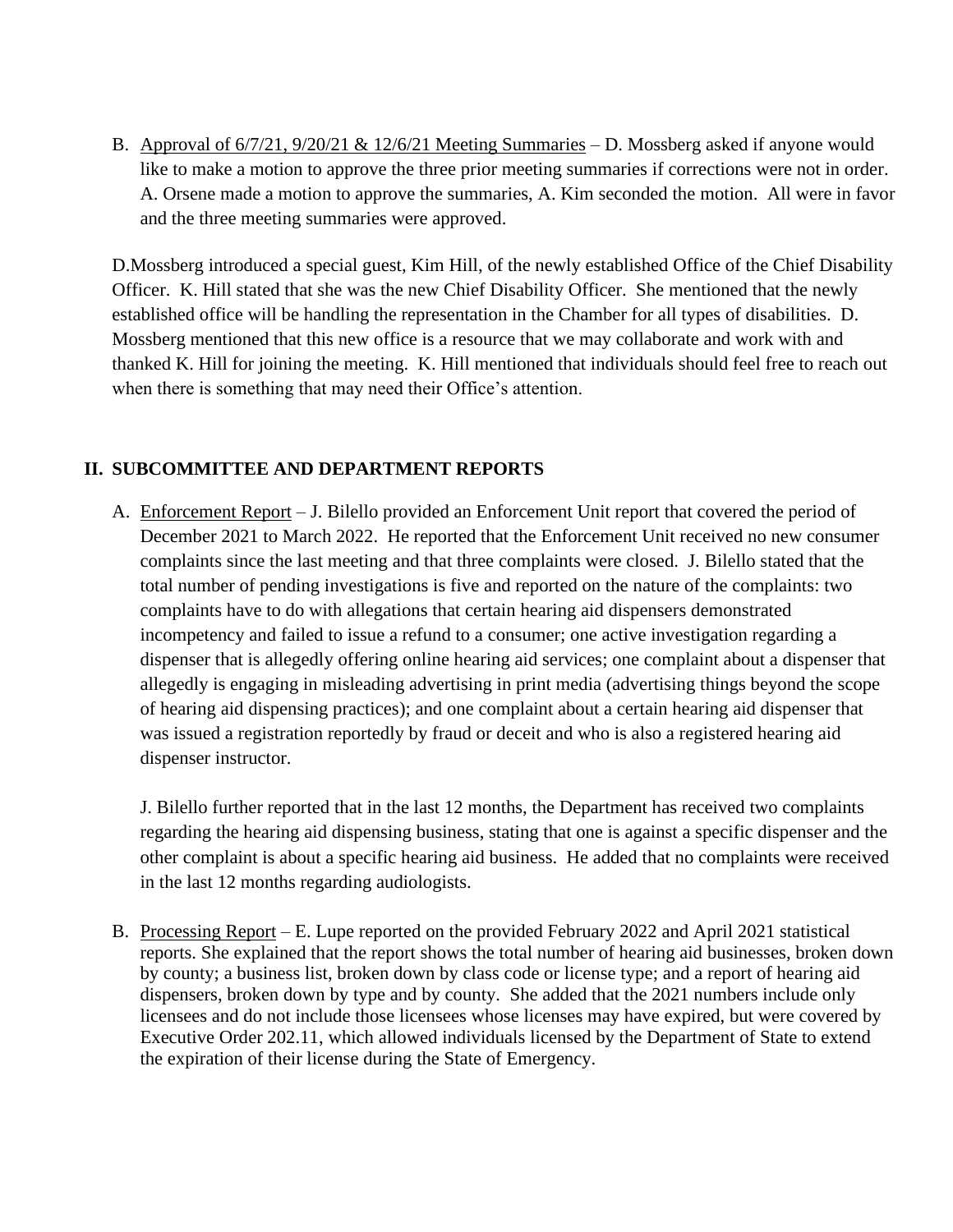C. Education Report – A. Lacy reported that the Bureau of Educational Standards continues to audit hearing aid dispensing renewal applications. She mentioned that those renewals that do not indicate approval code numbers or do not appear to include telecoil, infection control, and NYS and federal law, in addition to the balance of required hours, are not processed; they are sent to the Bureau for an educational compliance audit. A. Lacy stated that a renewal license will only be granted when satisfactory proof of education is provided. She reported that so far in 2022, 39 licensees have been audited and 22 have complied; 8 licensees did not comply. She mentioned that of the 9 pending, all are within the required timeframe to respond.

A.Lacy also reported on a new regulation that went into effect on December 7, 2021, that allows for qualifying and continuing education courses to be provided in a live distance education delivery method. She clarified that live distance education means providing instruction in real time where the approved instructor and the students are physically separated but the use of remote technology allows each person participating in the educational program to view and communicate with each other in a live and interactive manner that transmits live audio and video. She added that course availability appears to be adequate and has not been an issue raised by licensees.

D.Mossberg clarified that the allowance of live distance education in Section 159.1 is a permanent regulation.

E.Freeman asked if there was a particular process that needed to be followed to become approved as a live course provider. D. Mossberg stated that the live distance education regulation allows providers that are already approved by the Department as a regular course provider to seek additional authorization. He added that an entity that wished to provide the live distance course would need to go through the regular course approval process first and then, once approved, they would provide additional information on the technology used to ensure adequate education to the students. D. Mossberg stated that any questions should be directed to the Department's Education Unit. A. Lacy shared contact information. D. Mossberg mentioned that if members had additional questions, that they may reach out to him or D. Tidings, Board Coordinator.

D. Examination Report - S. Maguire reported statistics for Hearing Aid Dispensing exams administered in 2021. She stated that the written exam was administered to 52 applicants with a pass rate of 50 percent and that the practical exam was administered to 113 applicants with a pass rate of 86 percent.

A.Kim asked if information was available on pass rates for audiologists versus dispensers. S. Maguire stated that for the practical exam, the exam was administered to 66 audiologists with a pass rate of 89 percent and to 47 dispenser trainees with a pass rate of 80 percent and clarified that the written examination is only administered to dispenser trainees.

J. Bergman renewed his request to obtain trend data pertaining to audiologists. J. Bergman also mentioned a bill that is currently before the legislature. D. Mossberg provided some information on that bill (S3380), which he explained would amend GBL Section 802. D. Mossberg added that Dr. Kim would be inviting someone to speak on the proposed legislation at the next board meeting and that we would discuss the bill more fully at that time. He offered to send out copy of the law to members for review, prior to the next meeting.